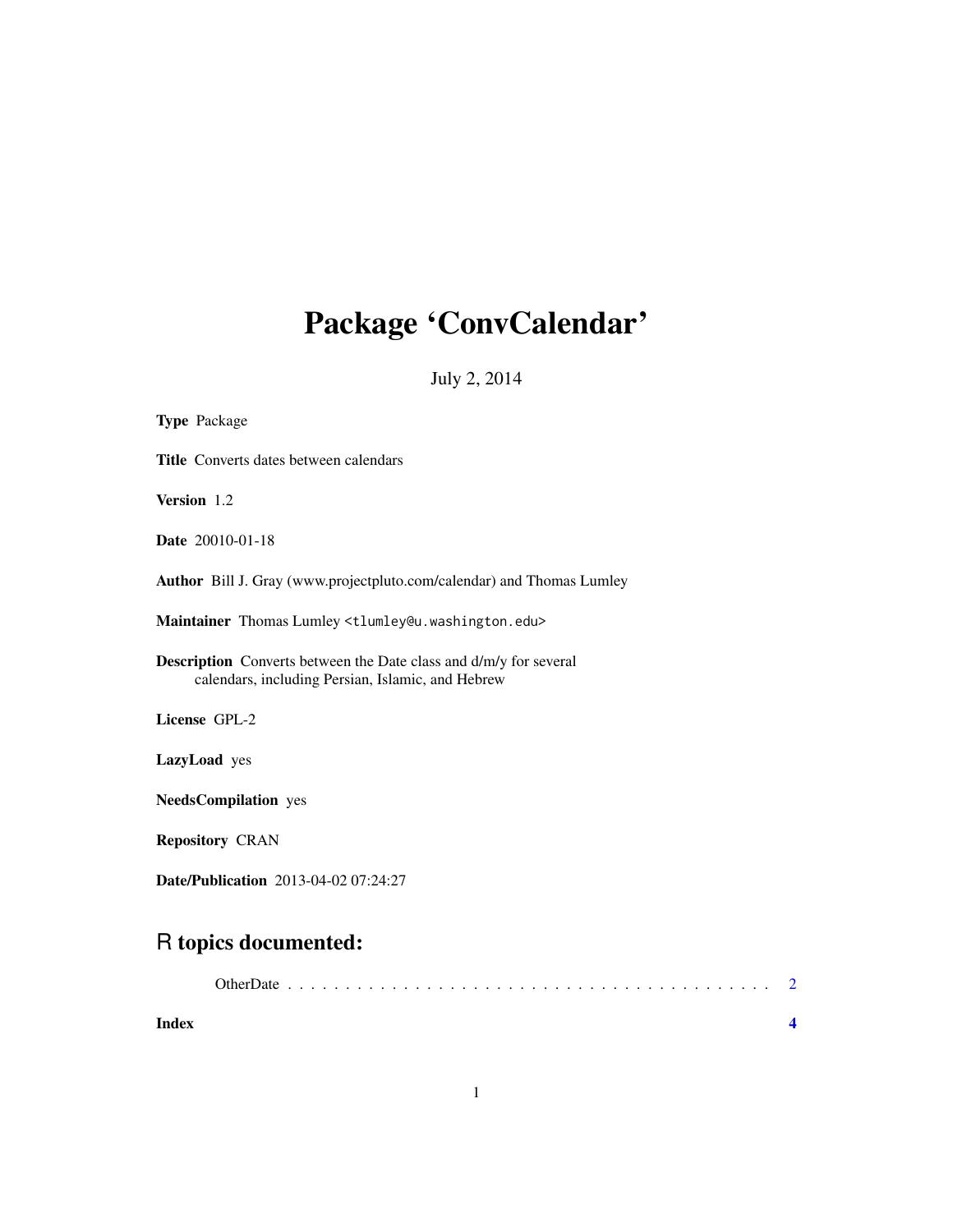<span id="page-1-0"></span>

#### **Description**

OtherDate() creates an object of class OtherDate containing day, month, year, and calendar. This has methods to convert to and from Date, and will attempt to convert from any other type by coercing to Date first.

#### Usage

```
OtherDate(day, month, year, calendar)
as.OtherDate(x,calendar,...)
## S3 method for class 'OtherDate'
as.Date(x,...)## S3 method for class 'Date'
as.OtherDate(x,calendar,...)
## Default S3 method:
as.OtherDate(x,calendar,...)
```
#### Arguments

| day                     | numeric vector, day of the month                                                                                  |
|-------------------------|-------------------------------------------------------------------------------------------------------------------|
| month                   | numeric vector, month number                                                                                      |
| year                    | numeric vector, year                                                                                              |
| calendar                | a single character string that is partial-matched to "gregorian", "julian", "hebrew", "islamic", "frenchrev", "pe |
| X                       | A Date or OtherDate object as appropriate                                                                         |
| $\cdot$ $\cdot$ $\cdot$ | Not used.                                                                                                         |

#### Details

"persian" is the Jalali calendar, "modpersian" is the modern Persian calendar (which has regularised leap years). These are accurate only from 475BCE to 2948CE.

Technically the Islamic calendar depends on actual sighting of the crescent moon and so cannot be projected into the future. In practice, a reliable guide to the calendar has alternating months of 29 and 30 days, with a leap day at the end of year in 11 years out of 30. This is used by the "islamic" converter. The converter has 1-1-1 as 16 July 622CE; some sources use 15 July of that year.

The French Revolutionary calendar is essentially pointless, since it was only used for 14 years and there is a bug it how it was originally defined – the specifications of having a leap year every fourth year and having the year start on the autumn equinox are incompatible.

## Value

An object of class OtherDate or Date as appropriate.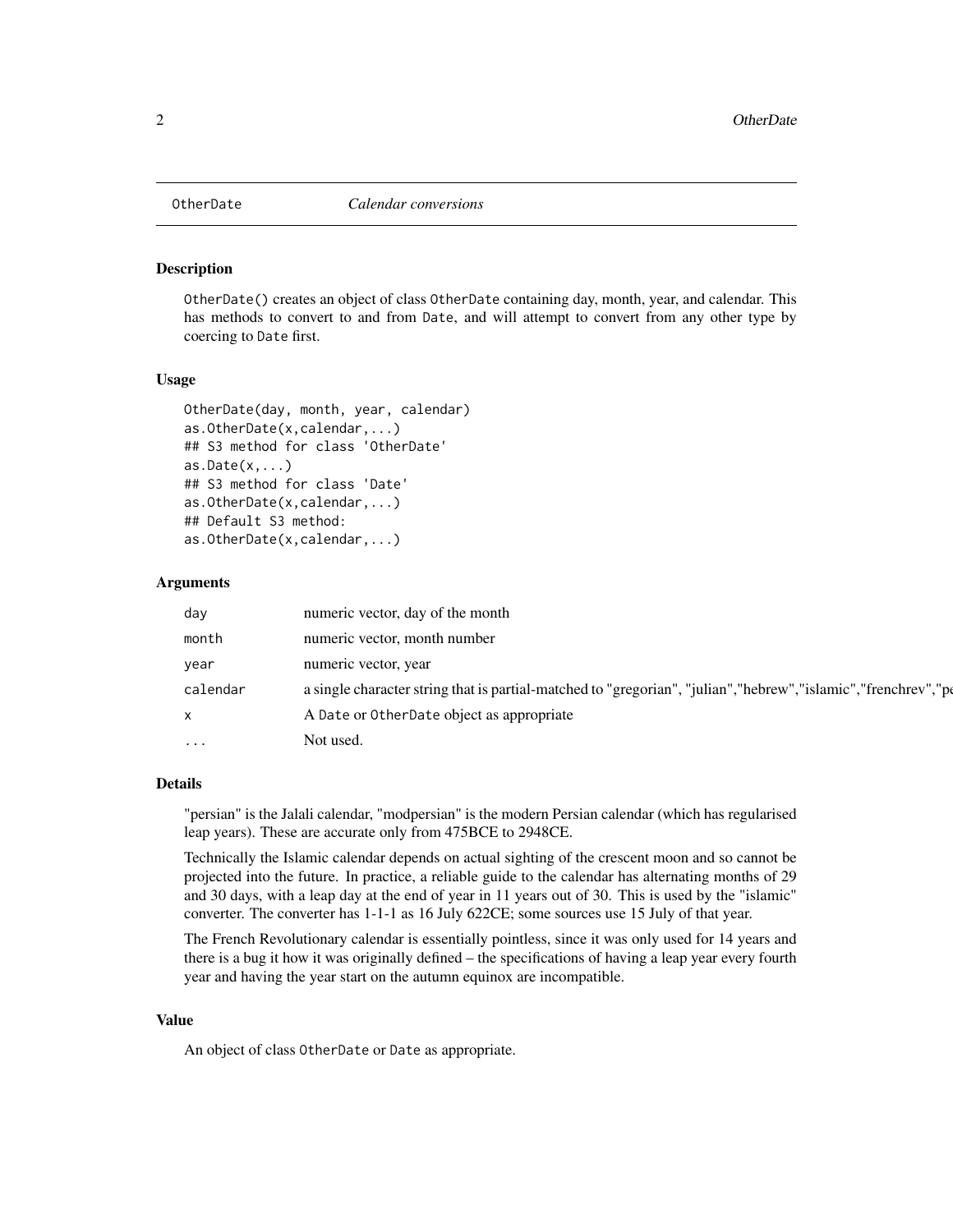#### <span id="page-2-0"></span>OtherDate 3

## Author(s)

Thomas Lumley

#### References

<http://www.projectpluto.com/calendar.htm> is the source for the conversion code and documentation.

## See Also

[date](#page-0-0), [as.Date](#page-0-0)

# Examples

```
persian <- OtherDate(day=1:20, month=10, year=1385, calendar="persian")
persian
gregorian<-as.Date(persian)
gregorian
as.OtherDate(gregorian,"persian")
as.OtherDate(gregorian,"islamic")
as.OtherDate(gregorian,"hebrew")
## from POSIXct
as.OtherDate(.leap.seconds, "persian")
## Not run:
## from character string in Gregorian date,
## (depends on month names in your locale)
as.OtherDate("14jun1969",format="%d%b%Y", "hebrew")
```
## End(Not run)